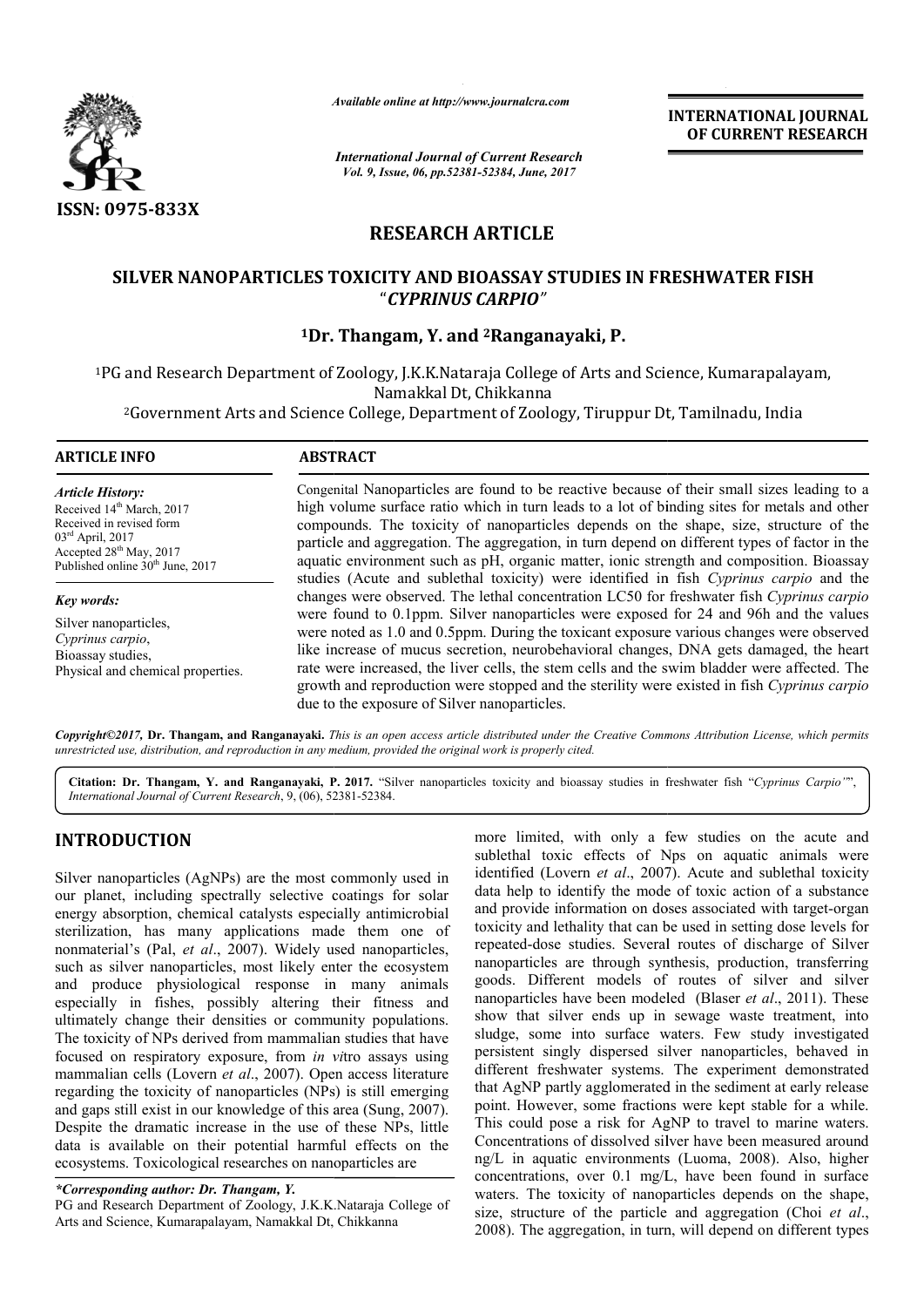of factor in the aquatic environment such as pH, organic matter, ionic strength and composition. Nanoparticles are found to be reactive because of their small sizes leading to a high volume surface ratio which in turn leads to a lot of binding sites for metals and other compounds (Moore, 2006). This allows them to quite easily enter membrane and accumulate inside cell and cause damages (Choi *et al*., 2008). Silver nanoparticles have been reported to have an effect on reproducibility, DNA and development. Study on 5 dpf *zebrafish* embryos showed effects on survival, embryonic growth and pigmentation at high concentration of AgNP and effects on swim bladder and larval swimming at low concentration of AgNP. AgNP changes the neurobehavioral endpoints and that of changes are differently from  $Ag<sup>+</sup>$ (Powers *et al*., 2011). Due to their physicochemical properties AgNP act as catalyst and produce reactive oxygen species, ROS, (Choi *et al*., 2008, Moore 2006). Many of these studies have revealed silver nanoparticles (Ag NPs) to have noticeable toxicity against several cell lines as well as a number of aquatic organisms, but the mechanistic basis of these toxic effects is now an area of active research. In particular, the bioavailability of silver ions  $(Ag^+)$  from Ag NPs, considered by many as a major factor in Ag-mediated toxicity. Such studies underscore the need to understand the transport, uptake and degradation of Ag NPs under physiological conditions, to accurately assess the relative benefits and risks of using Ag NPs in commercial products.

Traditional methods in toxicology research and assessments have focused mostly on chemical agents and were not originally designed to encompass nanoparticles, so determining the toxicological effects of Ag NPs raises several challenges. For instance, Ag NPs and Ag-oxides have strong optical extinctions at visible wavelengths and can interfere with colorimetric assays such as the MTT assay, which is used to measure cell viability based on mitochondrial activity. Ecologists have warned that widespread use of such a powerful antimicrobial could have serious negative consequences for bacteria in natural systems if nano- anti microbials are released in waste streams. There is also growing evidence that as well as being toxic to bacteria, silver nanoparticles are also highly toxic to mammalian cells (Braydich-Stolle *et al*., 2005, Gopinath *et al*. 2008). Silver nanoparticles have been shown to damage brain cells , liver cells and stem cells (Braydich-Stolle *et al*. 2005). Even with prolonged exposure to colloidal silver or silver salt deposits of metallic silver under the skin cause skin diseases like argyria or argyrosis (Chen *et al*. 2007). Metal nanoparticles of silver have been demonstrated to be acutely toxic to fish with an LC<sub>50</sub> value of 1–1.5 mg L<sup>-1</sup> Griffitt *et al.*, 2007. In contrast, aluminium, cobalt, nickel, and titanium dioxide nanoparticles were found to be less toxic to adult fish *Cyprinus carpio* with a 48-hour median lethal concentration  $(LC<sub>50</sub>) >10$  mg  $L^{-1}$  Griffitt *et al.*, 2008. Metal nanoparticles possess unique properties due to their size, shape, surface structure, aggregation characteristics, and chemical composition (Oberdorster *et al*., 2005, Handy *et al*., 2007) that differ from their respective soluble metal. Water chemistry such as salinity and pH influence the toxicity of nanoparticle is sparsely investigated (Blinova *et al*., 2010) but possibly affects the size and shape of the particles (Powers *et al*., 2006). Consequently, it is important to characterize the nanoparticles in the actual environment in order to know how they chemically interact as this likely alters their toxicity. The toxic action of silver nanoparticles was relatively rapid with signs of stress appearing within 30 min of exposure. At higher silver

nanoparticle concentrations (>72 μg  $L^{-1}$ ), toxicity stress signs emerged, with increased respiratory rate. The surface respiration took place, where they ultimately lost equilibrium and sank to the bottom. Few fishes displayed jerky movements and circular swimming just before they lost equilibrium. No signs of aggressive behaviour or changes in body colour were observed in any of the fishes. After 24 hours of exposure, there were no longer visible differences in behaviour between the control and the lowest exposure groups. Fish mucus (thin white branched threads), likely secreted from the gills, were observed exposed to 1.0ppm silver nanoparticles. Mucus secretion was not observed in the control and in the lower concentration exposure. In fish researches, few ecotoxicological studies on aquatic organisms have been performed, so in current study conventional median lethal concentration tests were conducted on the Common carp, as they may provide insights to the potential toxic effects of AgNPs on aquatic environments and introduce most toxicants material. Given the importance of *Cyprinus carpio* in freshwater ecosystems, information concerning the ecotoxicity of widely used nanomaterials on these species could be valuable in relation to aquatic nanoecotoxicology. To compare the toxicity on AgNPs to that of silver ions, the toxicity of silver ions was also examined in *Cyprinus carpio* using the same toxic points as used in the AgNPs toxicity assay. Silver particles especially for the nanomaterials concerned, in spite of increase in the use of nanomaterials and their ubiquitous distribution in aquatic environments, little knowledge is available on their potential toxicity on aquatic animals. Considering the potential of *Cyprinus carpio* as a bioindicator species and the importance of the toxicity of nanoparticles in ecotoxicity monitoring, the measurement of the mortality response in these species after exposure to nanoparticles could provide useful data for aquatic monitoring.

#### **Chemical structure**

#### **Silver nanoparticles**



#### **Physical properties of Silver nanoparticles**

| Chemical symbol       |                           | AgNP                     |
|-----------------------|---------------------------|--------------------------|
| Molecular weight      |                           | 107.87                   |
| <b>True Density</b>   |                           | 10490 kg/cm <sup>3</sup> |
| Morphology            |                           | Spherical                |
| Melting point         | $\mathbb{R}^{\mathbb{Z}}$ | $961.78$ °c              |
| Boiling point         |                           | : $2162^{\circ}c$        |
| Average particle size |                           | $<$ 100 nm               |

#### **Chemical properties**

The recent years of development have also increased the use of silver nanoparticles. AgNPs is commonly used as coating for many products such as medical devices, food storage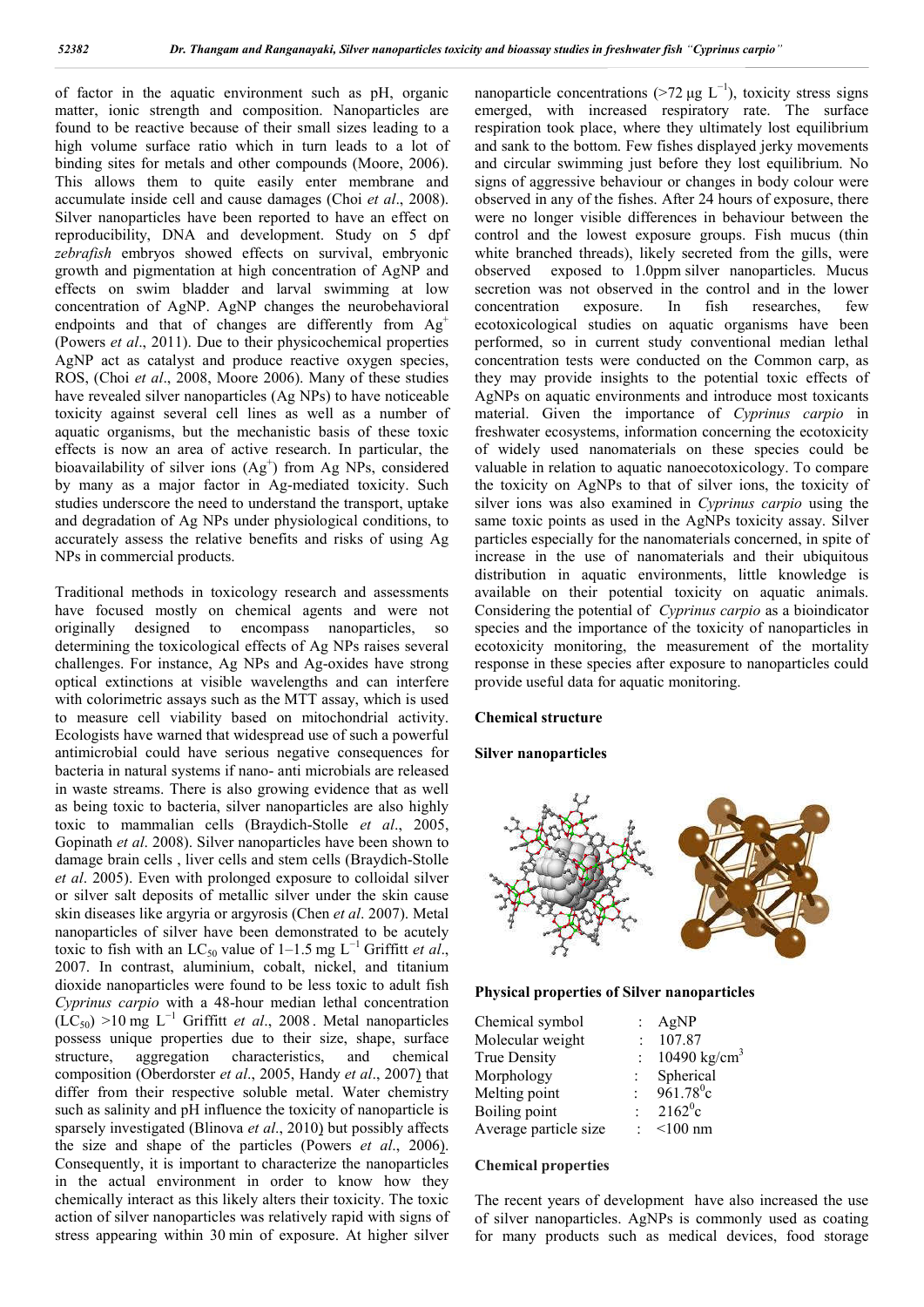containers, handrails. AgNPs is also spun down in fabrics and some cases as powder for use in shoes. The optical and physical properties of AgNPs make it very useful in medical applications. Silver nanoparticles are increasingly being incorporated in a variety of products, including clothing, food packaging, washing machines, children's toys and medical equipment, mainly due to its antibacterial properties.

## **MATERIALS AND METHODS**

Bioassay studies were formulated and static method were followed (APHA, 2005).

## **RESULTS**

Silver nanoparticles were exposed to freshwater fish *Cyprinus carpio*. The toxicity of toxicant were observed for 24h and 96h. For 24h the value is 1.0ppm and for 96h 0.5ppm. The sublethal toxicity of silver nanoparticles in fish *Cyprinus carpio* is 0.1ppm ie, 1/10 of 24h value.

nitrate process a different toxicity than silver ions released from silver nanoparticles.

On the contrary, the strong optical properties of Ag NPs be useful in the context of biosensing and biological imaging and offer excellent opportunities to study NP uptake and biodistribution, *in vivo* as well as *in vitro* ( Seok-Jeong oh *et al*., 2014, Gad *et al*., 2014). Ag NPs support localized surface plasmons that give rise to resonant light scattering and other optical properties (Yi Zhang *et al*., 2014), and can support a variety of bioanalytical sensing and imaging modalities. Recent applications of Ag NPs include the detection of biomarkers in Alzheimer's disease ( Chao-Hung *et al*.,2014), the targeted imaging of cancer cells (Liya Guo *et al*.,2013) and the identification of pathogens by surface-enhanced Raman scattering (Wook-Joon Yu *et al*.,2013). The plasmon-enhanced optical activities of Ag NPs enable them to be tracked in real time without the need for additional labels, as well as a handle for evaluating their eventual degradation. Toxic effects were observed during *Cyprinus carpio* development. Mortality, heart rate and hatching rate were all impacted by Ag NPs.

**Table 1. Calculation of log concentration / probit regression line for 24h experiment in fish** *Cyprinus carpio* **were exposed to different concentration of Silver nanoparticles**

| S.No | Conc<br>1n<br>PPM CH | of<br>No<br>Fish Used | $\%$<br>Dead | Log<br>Conc | Emprical<br>Probit | Expected<br>Probit | Wt<br>probit | Wt<br>Co-<br>efficient | Wt   |        |        |                 |        |        |
|------|----------------------|-----------------------|--------------|-------------|--------------------|--------------------|--------------|------------------------|------|--------|--------|-----------------|--------|--------|
|      |                      |                       |              |             |                    |                    |              |                        | W    | WX     | Wy     | WX <sup>-</sup> | Wy     | WXv    |
|      | 0.2                  | 10                    | 35           | .544        | 4.3                | 4.3                | 4.1          | 0.5                    |      | 7.72   | 20.5   | 11.919          | 84.05  | 31.652 |
|      | 0.6                  | 10                    | 46           | .662        | 4.39               | 4.45               | 4.25         | 0.575                  | 5.15 | 8.559  | 21.887 | 14.225          | 93.021 | 36.377 |
|      | 1.0                  | 10                    | 50           | .698        |                    | 4.85               | 4.5          | 0.6                    | O    | 10.188 | 27     | 17.299          | 121.5  | 45.846 |
|      | 1.4                  | 10                    | 54           | .732        |                    |                    | 4            | 0.61                   | 6.1  | 10.565 | 24.4   | 18.298          | 97.6   | 42.260 |
|      | .8                   | 10                    | 60           | .778        | 5.1                | 5.1                |              | 0.615                  | 6.15 | 10.934 | 30.75  | 19.441          | 153.75 | 54.673 |
|      |                      |                       |              |             |                    |                    |              |                        |      |        |        |                 |        |        |

**Table 2. Calculation of log concentration / probit regression line for 96h experiment in fish** *Cyprinus carpio* **were exposed to different concentration of Silver nanoparticles**

| S.No | Conc in<br>PPM AgNp | No of Fish<br>Used | $\%$<br>Dead | Log<br>Conc | Emprical<br>Probit | Expected<br>Probit | Wt<br>probit | Wt Co-<br>efficient | Wt   |        |        |                 |         |        |
|------|---------------------|--------------------|--------------|-------------|--------------------|--------------------|--------------|---------------------|------|--------|--------|-----------------|---------|--------|
|      |                     |                    |              |             |                    |                    |              |                     | W    | WX     | Wy     | WX <sup>2</sup> | Wv      | WXy    |
|      | 0.1                 | 10                 | 40           | .602        | 4                  | 3.75               | 3.5          | 0.412               | 4.12 | 6.600  | 14.42  | 10.573          | 50.47   | 23.100 |
|      | 0.4                 | 10                 | 45           | .653        | 4.52               | 4.3                | 4            | 0.524               | 5.24 | 8.661  | 20.96  | 14.317          | 83.84   | 34.646 |
|      | 0.5                 | 10                 | 50           | .695        | 4.95               | 4.7                | 4.54         | 0.619               | 6.19 | 10.492 | 28.152 | 17.784          | 128.035 | 47.717 |
|      | 0.8                 | 10                 | 54           | .732        |                    | 4.9                | 4.7          | 0.603               | 6.23 | 10.790 | 29.281 | 18.688          | 137.620 | 50.714 |
|      | 1.2                 | 10                 | 58           | .763        | 5.2                |                    | 4.99         | 0.627               | 6.27 | 1.054  | 31.318 | 19.488          | 156.436 | 55.214 |

## **DISCUSSION**

Nanosilver is a commercial name for pure de-ionized water with superfine silver in suspension. Nanoparticles size is from 5 to 50 nm. Most of the silver is in the form of metallic silver nano-particles. The remaining silver is in ionic form. Because of the small size of the particles, the total surface area of the silver exposed in solution is minimized, resulting in the highest possible effect per unit of silver (Alt *et al*., 2004). As a result , a very small concentration of silver in Nanosilver provides greater effectiveness inside the body than silver solutions in the colloidal form of many times greater concentration. The aim of this paper is to give an overview and analyze the various toxic effects of silver and Nano silver on aquatic animal and human health and the environment. In contrast, Navarro *et al.*, 2008, estimated that 1% of the silver in a carbonate-coated nanosilver suspension was free silver ions. This underlines the importance of estimating the dissolution of metal nanoparticles. In fathead minnow embryo, the 96-hour LC<sub>50</sub> of nanosilver was lower than the 15 μg L<sup>-1</sup> silver nitrate  $LC_{50}$  value, even though the amount of dissolved silver from nanosilver was 18–95 μg L−1. Laban *et al*., 2010 therefore presented the idea that silver ions dissociated from silver

Each of these end points was affected in a dose-dependent manner (5–100 μg/l Ag NPs). Changes in morphology, edema and an overall slowing of development were also detected. In this study, uniform distribution of the nano particles within the fish embryos was also observed. Most of the information available on the mechanisms of toxicity and associated effects of Ag NPs comes from *in vitro* studies, with only limited information from *in vivo* studies. Three main mechanisms of toxicity of AgNPS have been proposed: oxidative stress, DNA damage and cytokine induction. Results from *in vivo* studies have shown that exposure of Ag NPs results in effects in different major organs.

### **Conclusion**

Aquatic toxicity tests may provide insights to the relative sensitivity of *Cyprinus carpio* to AgNPs, which may also provide suitable data on the impact of nanoparticles in water environment, as these species hold important positions in aquatic ecosystems. A significant increase in mortality was observed in *C. carpio* exposed to 0.5 and 1.0 mg/L of nanocid® and nanosil® AgNPs. The results from Bioassay tests provides information for comparison of toxicity and dose-